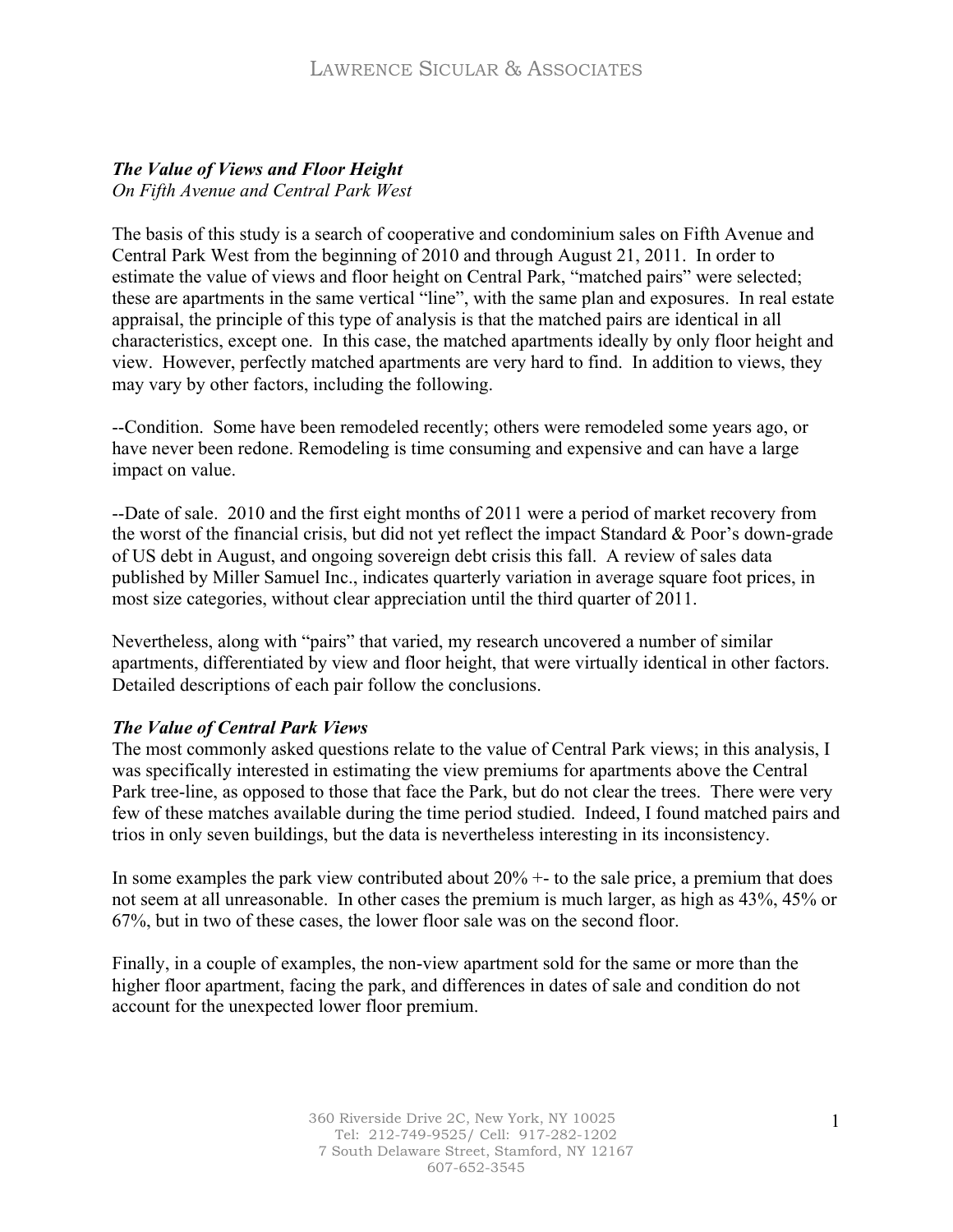## *The Value of Floor Height*

Higher floors are generally preferred due to better views and light and are generally assumed to be more valuable. Still, view differences in these cases are much less distinct than between apartments above and below the Central Park tree line.

Among these matched pairs, I found eleven examples where higher floors sold for higher prices. The premiums ranged from less than 1% to as much as 10% per floor. Among many of the remaining examples, the lower floor apartment was in better condition, and it sold at the higher price. However, there were three examples where the lower floor sold for more, for no apparent reason. The per-floor premiums for the lower floor were 3.6%, 3.9% and 10%.

#### *Conclusions*

The conclusion to draw from this research is not that Central Park views or floor height have no value, but that other factors, including availability and the vagaries of individual buyers and sellers, that may have greater impacts on price.

All of the sales examined here were re-sales. The simultaneous availability of a number of similar apartments in a new building, varying primarily by height and view, allow a pricing structure that more clearly reflects these differences. However, in the resale market, on Central Park, simplistic attempts to quantify the values of view or floor height are misguided and may be difficult to support with the available sales data.

*Larry Sicular November 19, 2011*

*Who is Larry Sicular?*

*He is an Associate Broker and Vice President at Brown Harris Stevens, in the Edward Lee Cave Division, and a member of the Appraisal Institute (with both the MAI and RM designations). He holds state licenses in both appraisal and brokerage.* 

*Previously he was Executive Director of Brown Harris Stevens Appraisal & Consulting LLC and Managing Director of Douglas Elliman Appraisal & Consulting. He is an arbitrator with the American Arbitration Association and an adjunct professor at New York University's Schack Institute. Mr. Sicular is a graduate of Princeton's Woodrow Wilson School and Columbia University's Graduate School of Business.*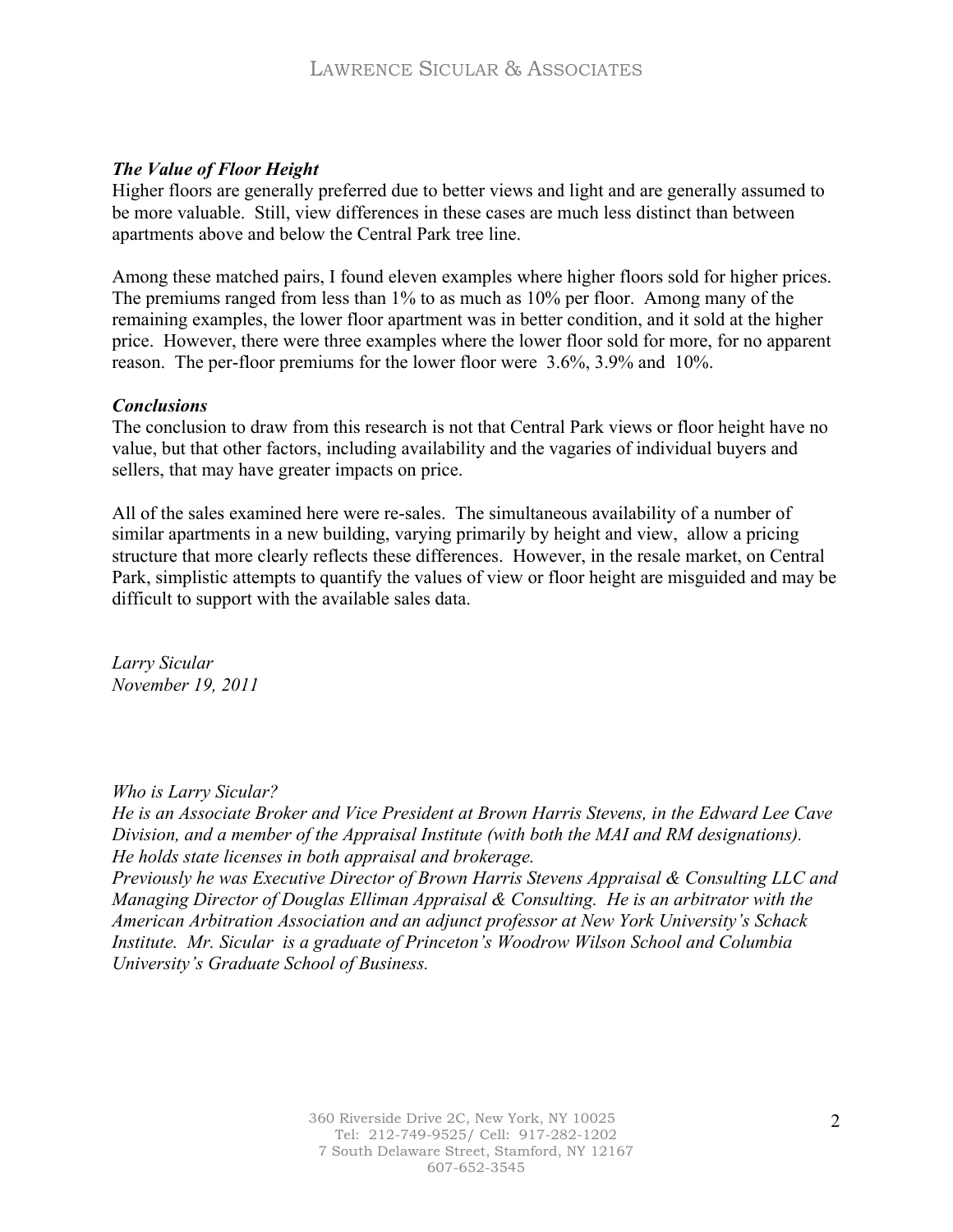## *Detail on the Value of Central Park Views*

At 912 Fifth Avenue, a pre-war cooperative at East 73rd Street, apartment 7A sold in July of 2011 for \$5,100,000, and apartment 4A sold for \$4,000,000 in August 2010. Both were eight room apartments, originally with three bedrooms, and with two rooms facing Central Park. The fourth floor faces into the trees, whereas, according to a listing photograph, the  $7<sup>th</sup>$  floor faces to and over the tops of the trees. These were described as having been in poor or estate condition. The \$1,100,000 difference, or 27.5% premium, might be considered a reasonable estimate of the value of the difference in the views, except that there is nearly a year's difference in the closing dates.

Review of market trend data published by Miller Samuel Inc. indicates some upward trend in three-bedroom prices during this period. The actual increase in the third quarter average square foot prices from 2010 to 2011 was 8.49%, suggesting that the value of view difference, in this case, was 19% (27.5% - 8.49%).

At 923 Fifth Avenue, a post-war building and one of the rare condominiums on Fifth Avenue, apartment 11C, with 1,386 square feet, two bedrooms and open park views, sold for \$4,500,000 in June of 2011. Apartment 7C, looking to and over the tops of the trees, sold in October 2010 for \$3,562,000, and apartment 2C sold for \$3,150,000 in June 2011. 2C faces the park, but below the tree line.

In this case, apartments 11C and 7C are identical in plan, with balconies, although 7C's balcony was enclosed. However, 2C has about an additional 80 square feet, without the balcony.

Regarding 11C, there was no information about its condition, except that it was "beautifully decorated". 7C was in "excellent" condition with a "tastefully renovated master bath and modern, windowed kitchen", a "mint, sophisticated residence". 2C was in "good" condition.

The difference between the sale prices of 2C and 11C was \$1,350,000, and the sales closed in the same month. The buyer paid a premium 43% for the view and height of 11C, the balcony, and whatever differences there were in condition. The slightly greater size of 2C and higher carrying costs, which were \$3,078 for 2C and \$2,661 for 11C, were no more than a minor offset.

Regarding 7C, its remodeled condition and just-over-the-tree-line views merited a \$412,000 premium (13%) over the sale price of 2C. 7C sold in October 2010, but a review of the market average does not indicate a clear difference in two-bedroom sale prices.

The more open views and higher floor of 11C captured an additional \$938,000 (26%), relative to the sale price of 7C. Again, differences in condition may affect the result.

At 936 Fifth Avenue, a post-war cooperative at 75<sup>th</sup> Street, apartment 7A, a six-room apartment with two rooms on the Park, sold in November 2010 for \$3,382,500. This apartment had views to the tree-tops with some skyline view beyond them. Apartment 12A, with open views, sold in August 2010 for \$4,175,000, a 23% premium. 7A was a traditional apartment that had been "beautifully renovated." 12A had a contemporary renovation in "mint" condition.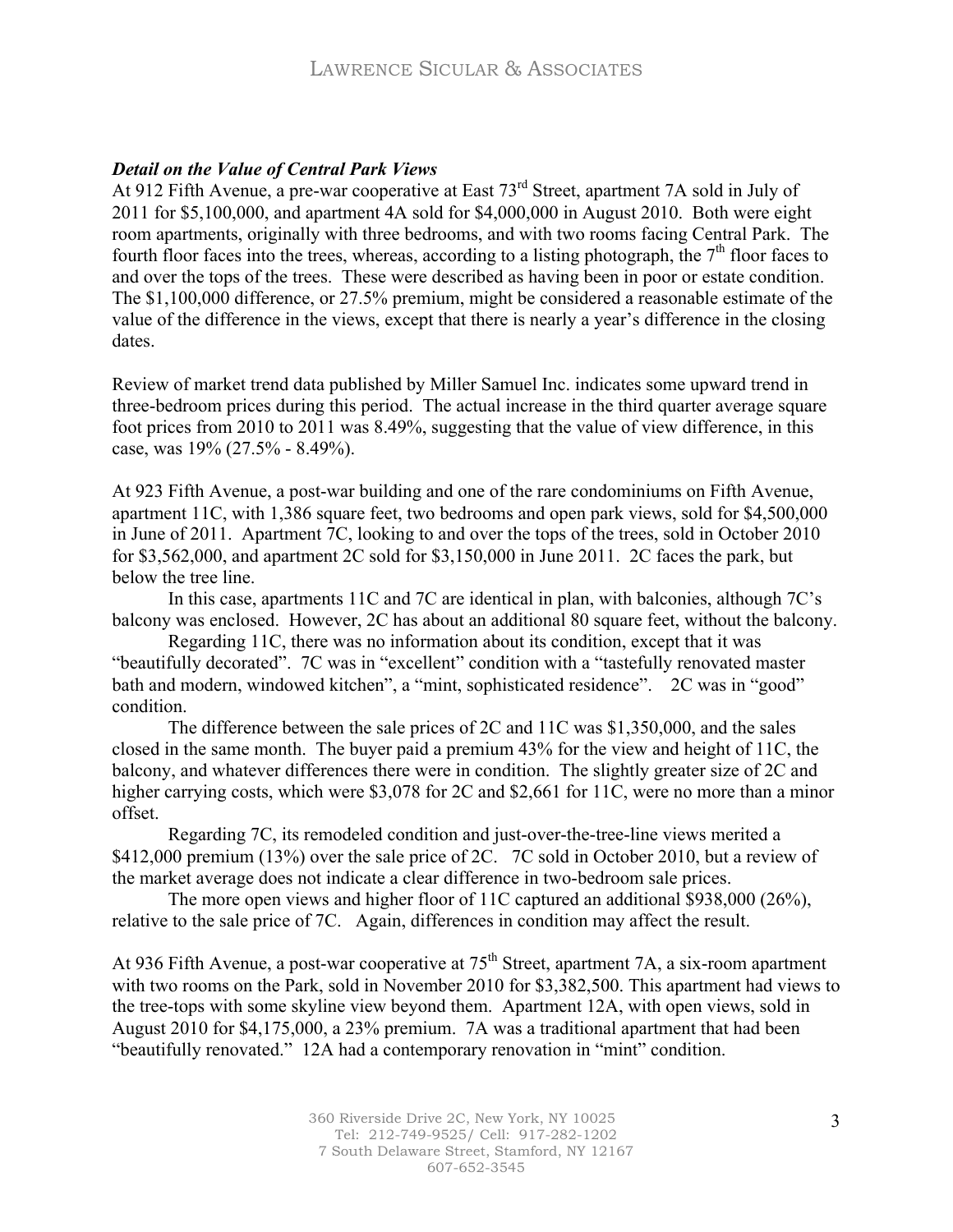At 956 Fifth Avenue, a pre-war cooperative at  $77<sup>th</sup>$  Street, the 5<sup>th</sup> floor sold for \$7,500,000 in January 2010. The  $10^{th}$  floor also sold in January 2010 for \$12,500,000, a 67% premium. These are full-floor apartments, originally with two bedrooms and a library. Although both had been remodeled, I am advised that the  $10<sup>th</sup>$  floor was a much better apartment, in part because the 5<sup>th</sup> floor had been re-designed for a couple.

At 1035 Fifth Avenue, a pre-war cooperative at 85<sup>th</sup> Street, apartment 2B, facing the park, sold in July 2010 for \$5,350,000. It was meticulously renovated. Apartment 10B sold in November 2010 for \$7,750,000. These are nine-room apartments in a building designed by J.E.R. Carpenter. The premium for the higher floor was 45%, not accounting for its likely lesser condition.

At 1 Central Park West, the Trump International Hotel and Tower, the lower floor units are condominiums, furnished and operated by the hotel, when the owners are absent. Apartment 606, a one-bedroom apartment of 943 square feet, sold in August 2010 for \$1,600,000. This apartment faces into the trees of Central Park. Apartment 806, identical in plan, sold in January 2010 for \$1,605,800. This apartment clears the tree line, yet the prices were virtually identical.

At 320 Central Park West, The Ardsley, a pre-war cooperative at 92<sup>nd</sup> Street, apartment 4B sold for \$2,653,700 in August 2011. It was in "very good" condition. Apartment 11B sold in December 2010 for \$2,270,000, an estate apartment, meticulously maintained, and with excellent park views. In this case, the higher floor sold for about 14% less, but it sold earlier, and both the one and two bedroom market segments show some appreciation between the end of 2010 and the third quarter of 2011. These are five room apartments, in a classic layout that includes one bedroom, a formal dining room, and a maid's room.

# *Detail on the Value of Floor Height*

At 880 Fifth Avenue, a post-war cooperative, apartment 3K sold or \$1,375,000 in January 2010. The apartment was described as having been in "good" condition. Apartment 8K sold in March 2010 for \$1,600,000. This apartment was "flawlessly" renovated with renovated marble baths and a "stunning" chef's kitchen. These are two-bedroom, 4.5-room apartments facing south to  $69<sup>th</sup>$  Street. The 16% premium may have more to do with condition, than it does with floor height.

Also at 880 Fifth Avenue, a post-war cooperative, apartment 6L sold for \$970,000 in January 2011. Apartment 10L sold for \$1,300,000 in July 2010. These are four-room, one-bedroom apartments with 1.5 baths at the rear of the building. I have no information on the condition of apartment 6L. Apartment 10L, however, was fully renovated, so the 34% price difference likely reflected both floor height and condition.

At 1 East 66<sup>th</sup> Street, a very exclusive post-war cooperative, apartment 4D sold in November 2010 for \$2,225,000 and apartment 3D sold for \$2,400,000 in April 2011. Both were four room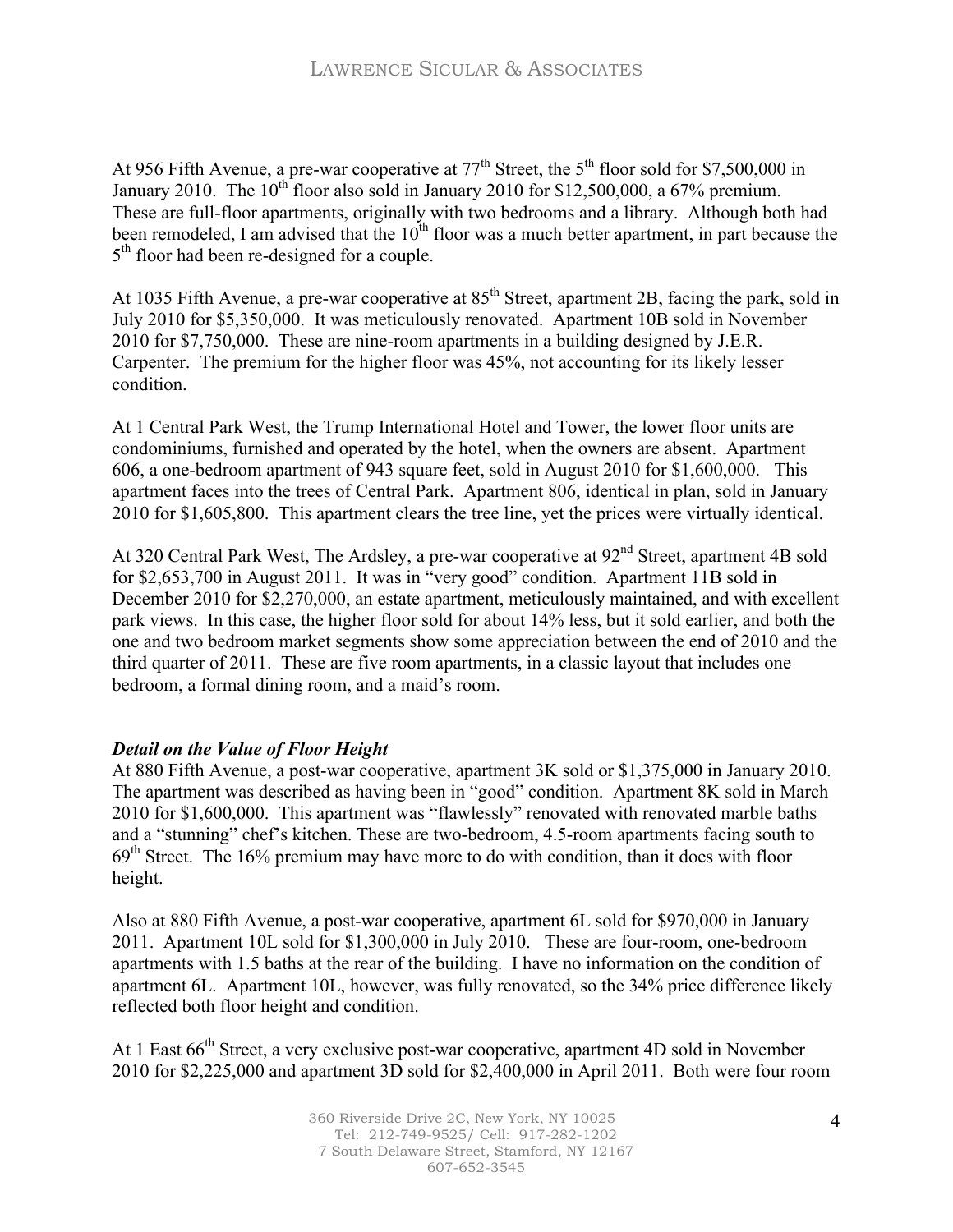apartments in good condition, although I am told that the lower floor was in better condition. In this case, the lower floor sold at a 7.9% premium.

At 785 Fifth Avenue (Park V at  $60^{\text{th}}$  Street), apartment 14C, with direct Central Park views, sold in February 2011 for \$3,000,000. It is a five-room, two-bedroom apartment, with a dining room, and I am told it had a highly stylized and expensive renovation that was no longer new. In March 2011, apartment 12C, also on the park, sold for \$3,500,000. The listing here indicates that the apartment was in "mint, fully-renovated condition. In this case the lower floor sold at a 17% premium, probably due to its condition.

At 900 Fifth Avenue, another post-war cooperative, apartment 7C sold for \$2,200,000 in March 2010. Apartment 8C sold in July 2010 for \$2,000,000. Both were six-room, two bedroom apartments, facing towards the Frick and Central Park, and both needed work. Judging by a listing photo, 8C partially clears the tree-line, 7C presumably less so. In this case, the lower floor sold at a 10% premium at an earlier date.

At 980 Fifth Avenue, a post-war co-op at the north side of East 79<sup>th</sup> Street, apartment 3B sold for \$6,075,000 in April 2011. This is a six-room, two bedroom apartment that was newly renovated, with a terrace at the rear, facing townhouses.

Apartment 20B, also with six rooms, sold in July 2010 for \$4,225,000.

Apartment 23B, sold in June 2010 for \$4,350,000.

Both 20B and 23B have park and city views, and both were in "good" condition.

The 3% (1% per floor) difference in the sale prices of 20B and 23B is almost perfectly attributable to floor height.

Condition and good fortune had an enormous impact on the sale price of 3B, which sold at a 39.6% premium over 23B. Arguably the terrace may have contributed to this premium, although terraces on low floors do not typically add a lot of additional value.

At 1025 Fifth Avenue, a post-war cooperative complex with a large central garden, apartment 4FN sold in May 2010 for \$1,550,000. Apartment 7FN sold in June 2011 for \$1,800,000. These are 4.5 room apartments with 2 bedrooms and separate dining areas facing south to the garden. Apartment 4FN was nicely renovated, but the work was not new. Apartment 7FN was in pristine move-in condition. The premium for the higher floor was 16%, but the difference may have been entirely due to condition.

At 1056 Fifth Avenue, a post-war cooperative at 87<sup>th</sup> Street, apartment 5C sold for \$2,000,000 in January 2011. Apartment 6C sold in April 2010 for \$2,200,000. Both are six room apartments facing into the trees of Central Park. Neither was extensively remodeled, although 6C may have been in better condition. The premium for one floor was 10%.

At 1148 Fifth Avenue, a pre-war cooperative, apartment 14C, with 9 rooms, sold for \$3,450,000 in March 2011. The apartment needed work. Apartment 6C sold in May 2011 for \$4,350,000. This apartment was in "mint" condition. Both apartments face north to  $96<sup>th</sup>$  Street, with angled views of the Park. Clearly in this case, condition had much more impact on value than did the differences in height and view.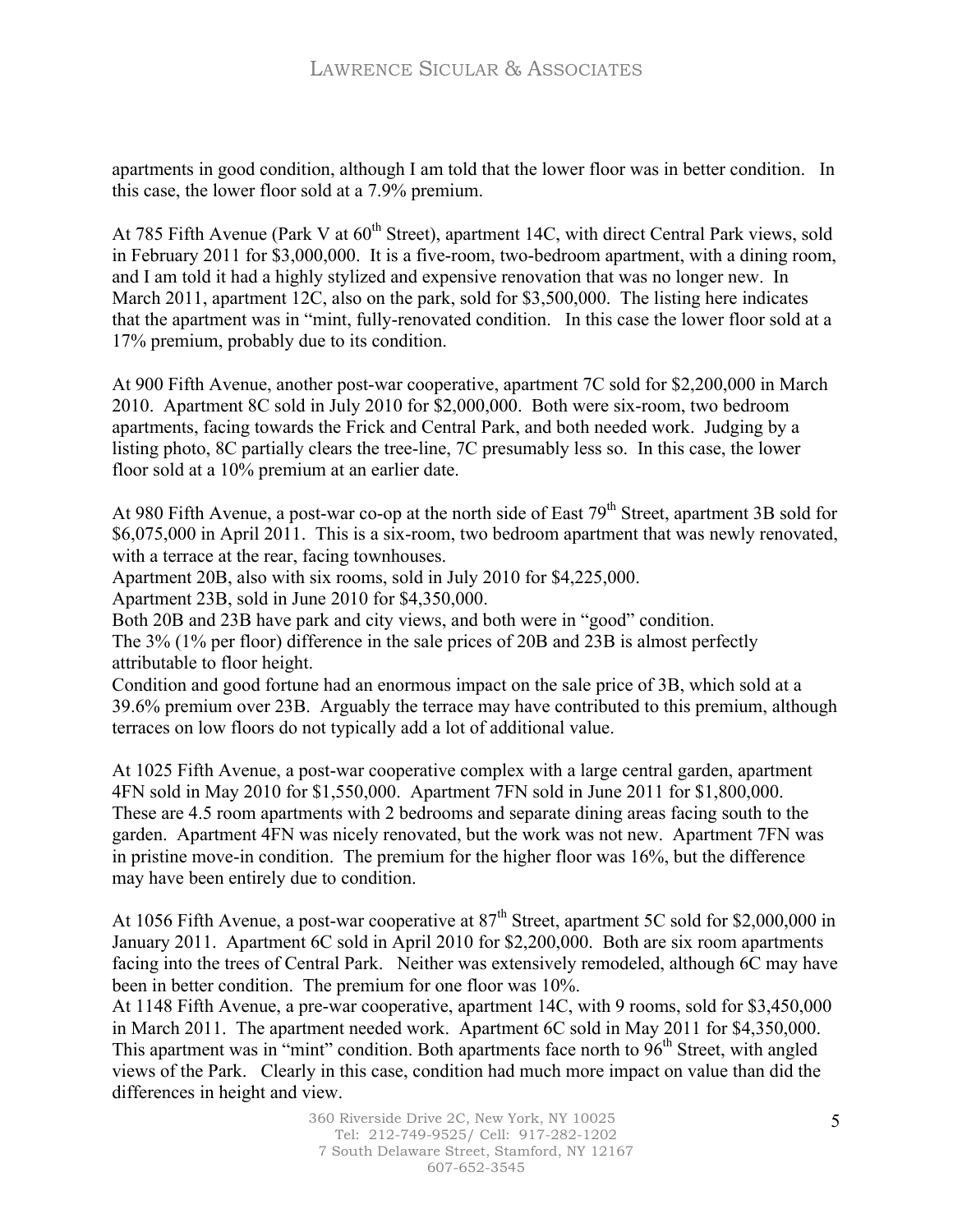At 1 Central Park West, the Trump International Hotel and Tower, apartment 408, a onebedroom unit with Central Park and Columbus Circle views, sold for \$1,450,000 in August 2010. Apartment 308 sold in March 2011 for \$1,400,000. Both were in "excellent" condition. In this case, the lower floor sold for an additional 3.6%.

Apartment 1014, a one-bedroom apartment that faces west, sold in May 2011 for \$1,175,000. Apartment 1114 sold in June 2010 for \$1,200,000. Here the higher floor sold for an additional 2%.

Apartment 1222, with views of Broadway and partially of Central Park from the living room, sold in June 2011 for \$1,000,000. Apartment 1622 sold in November 2010 for \$1,342,381, with spectacular views of the Manhattan skyline and beyond. In this case the higher floor sold for an additional 34% (8.5% per floor).

At 15 Central Park West, the iconic new condominium designed by Robert Stern, apartment 26C sold for \$16,500,000 in March 2011. Apartment 36C sold for \$19,000,000 in September 2010. These are 7 room apartments of about 2,700 square feet, with three rooms on the park and two facing west towards the Hudson River. Here the premium for the higher floor was 15%, or 1.5% per floor.

Also at 15 Central Park West, apartment 24B sold in December 2010 for \$8,830,000. Apartment 25B sold in June 2010 for \$8,499,620. These are four room apartments of 1,736 square feet with views of Central Park. In this case the lower floor sold for an additional 3.9%.

At 55 Central Park West, a pre-war cooperative at 66<sup>th</sup> Street, apartment 4G sold in June 2010 for \$1,750,000. The apartment was in "mint", "ready-to-move-in" condition. Apartment 5G, in only fair condition, sold for \$1,500,000 in May 2011.

Also at 55, apartment 8B, a one-bedroom apartment with side-street views, sold in July 2010 for \$835,000. Apartment 4B, which was beautifully renovated, sold for \$998,000 in January 2011.

At 65 Central Park West, apartment 12D sold in March 2011 \$2,725,000. It was in "good" condition. Apartment 11D sold in May 2010 for \$2,847,202. It was a sponsor sale, in only "fair" condition. These are five room apartments facing Central Park. Sponsor sales typically do not require board approval, which in this case may account for the premium price for the lower floor.

At 80 Central Park West, a post-war high-rise, apartment 23D, an "exquisitely renovated" one bedroom apartment with Central Park views, sold in April 2010 for \$1,350,000. Apartment 22D sold un-renovated for \$1,325,000 in October 2010.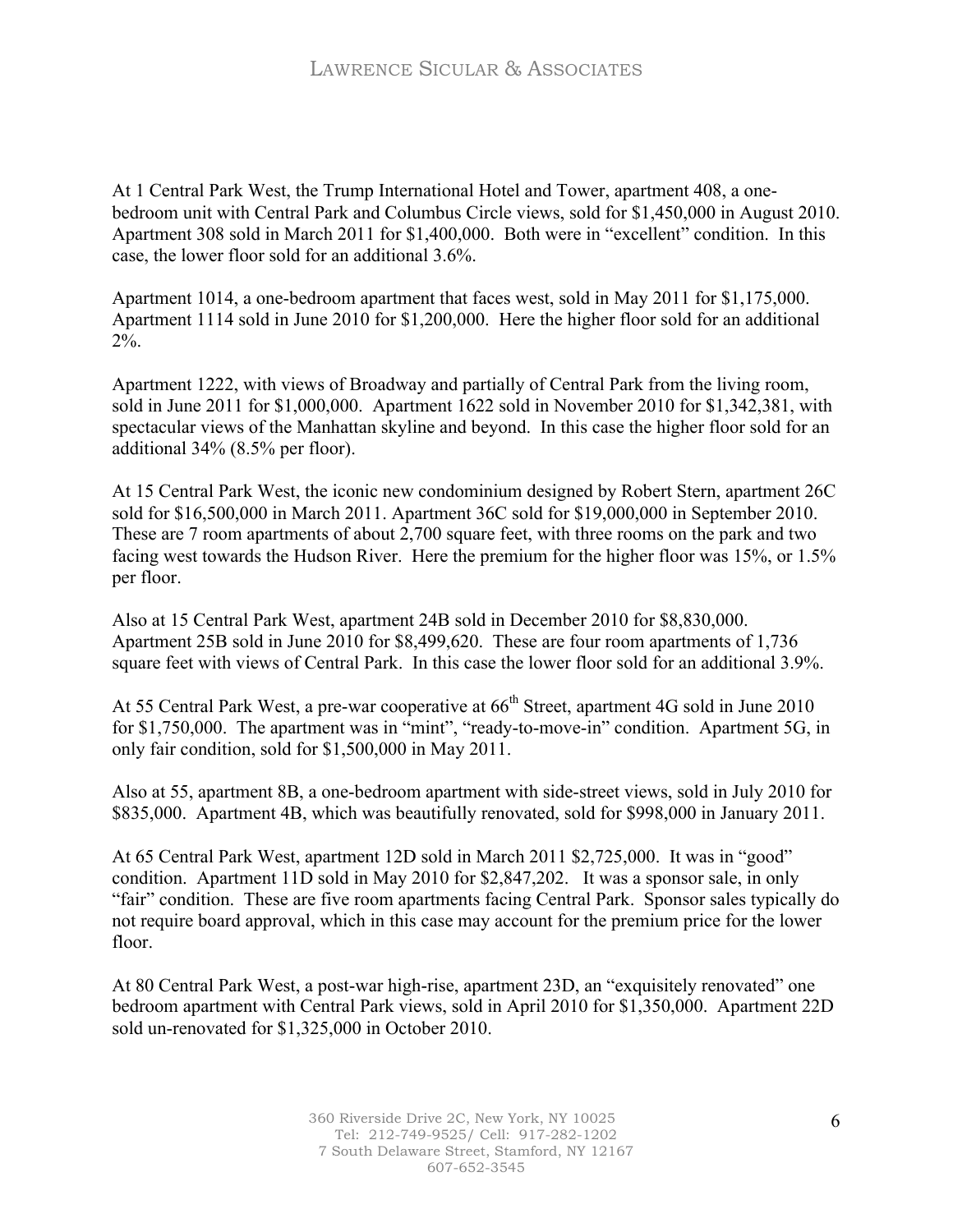At 91 Central Park West ( $69<sup>th</sup> Street$ ), at the back of the building, apartment 8E sold for \$1,450,000 in April 2010. Apartment 4E sold for \$1,352,000 in August 2010. The premium for the higher floor was 7.2%, 1.8% per floor. I have no information on the condition of either apartment.

At 101 Central Park West, one of the finest buildings on the Avenue, apartment 11E, with 9 rooms and four rooms on Central Park, sold in August 2010 for \$12,100,000. It was beautifully renovated, with central air and sound systems, top-of-the-line kitchen, etc. Apartment 12E sold for \$9,750,000 in September 2010. I am advised that the apartment was in good condition, but not redone.

At 145 Central Park West, the San Remo, apartment 8A, 7 rooms with open views west, sold for \$6,600,000 in July 2010. The apartment was described as impeccably maintained and in excellent condition with a renovated kitchen and original pristine baths. Apartment 7A, in highly renovated condition, sold for \$7,400,000 in May 2011.

Also at the San Remo, apartment 2G, sold for \$4,680,000 in July 2010. The apartment was in excellent condition. The kitchen was renovated with restored original steel and glass cabinets. The baths had the original tiling with updated fixtures. A powder room had been added, and there was a combination of central and through-the-wall air-conditioning. Apartment 4G sold in January 2011 for \$4,800,000. I am advised that it was in very good condition, renovated within the last 10 years, with the original windows and an added powder room. These are eight room apartments facing north to  $75<sup>th</sup>$  Street. The higher floor sold for 2.6% more (1.3% per floor).

At The Beresford, 211 Central Park West, there were several sales of 6-room apartments in the Jline, which faces north and has some open views, on the higher floors, to the northwest Apartment 5J sold for \$2,925,000 in June 2010. It was in "good" condition. Apartment 8J sold for \$3,000,000 in July 2010. This one needed some work. Apartment 2J sold for \$2,800,000 in February 2011 (no further detail), and apartment 12J sold for \$2,907,000 in July 2011. (Very dated decorating in the photos.) In these examples, floor height does not appear to have made much difference.

At 239 Central Park West, a pre-war cooperative at 84<sup>th</sup> Street, apartment 5C, six rooms facing south and west and beautifully renovated, sold for \$1,765,000 in July 2010. It is at the rear of the building; the quality of the views was apparently poor. Apartment 6C sold for \$1,800,000, also in July 2010. This apartment has open city views. The apartment had some contemporary renovations and central air-conditioning, but their age is not clear.

At 257 Central Park West, apartment 7A, with 8 rooms and direct Park views, sold for \$3,900,000 in October 2010. It faces to and over the treetops. Apartment 6A sold in August 2011 for \$3,900,000. Both were in "excellent" condition. However, market averages in the three-bedroom segment indicate appreciation in the third quarter of 2011. The square foot price average was 12% higher than in the last quarter of 2010.